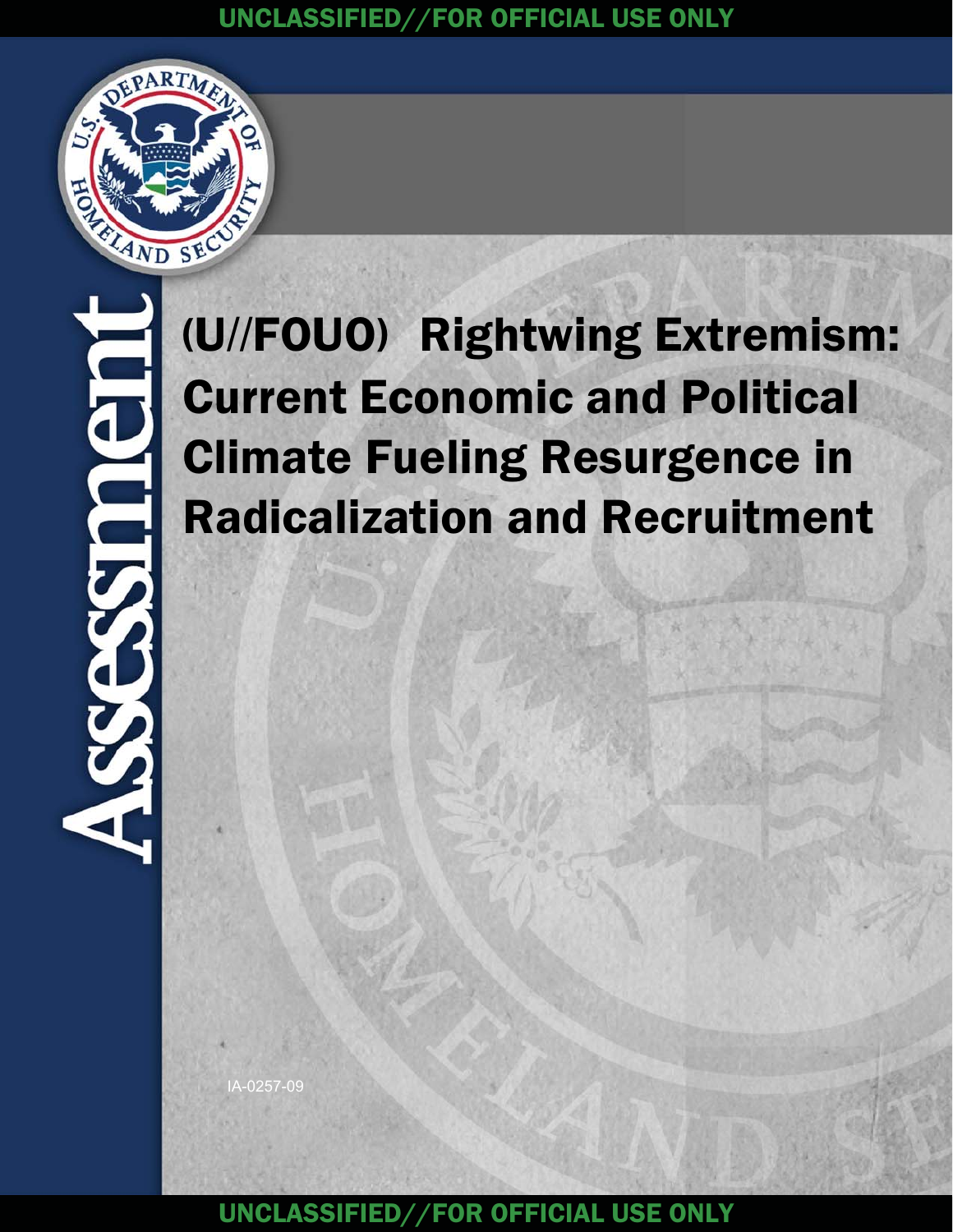

## **(U//FOUO) Rightwing Extremism: Current Economic and Political Climate Fueling Resurgence in Radicalization and Recruitment**

**7 April 2009** 

*(U) Prepared by the Extremism and Radicalization Branch, Homeland Environment Threat Analysis Division. Coordinated with the FBI.* 

## **(U) Scope**

*(U//FOUO) This product is one of a series of intelligence assessments published by the Extremism and Radicalization Branch to facilitate a greater understanding of the phenomenon of violent radicalization in the United States. The information is provided to federal, state, local, and tribal counterterrorism and law enforcement officials so they may effectively deter, prevent, preempt, or respond to terrorist attacks against the United States. Federal efforts to influence domestic public opinion must be conducted in an overt and transparent manner, clearly identifying United States Government sponsorship.*

(U) L**AW ENFORCEMENT INFORMATION NOTICE**: This product contains Law Enforcement Sensitive (LES) information. No portion of the LES information<br>should be released to the media, the general public, or over non-secure Interne *investigative activities.* 

(U) Warning: This document is UNCLASSIFIED//FOR OFFICIAL USE ONLY (U//FOUO). It contains information that may be exempt from public release under the<br>Freedom of Information Act (5 U.S.C. 552). It is to be controlled, store *FOUO information and is not to be released to the public, the media, or other personnel who do not have a valid need-to-know without prior approval of an authorized DHS official. State and local homeland security officials may share this document with authorized security personnel without further approval from DHS.* 

*(U) All U.S. person information has been minimized. Should you require the minimized U.S. person information, please contact the DHS/I&A Production Branch at IA.PM@hq.dhs.gov, IA.PM@dhs.sgov.gov, or IA.PM@dhs.ic.gov.*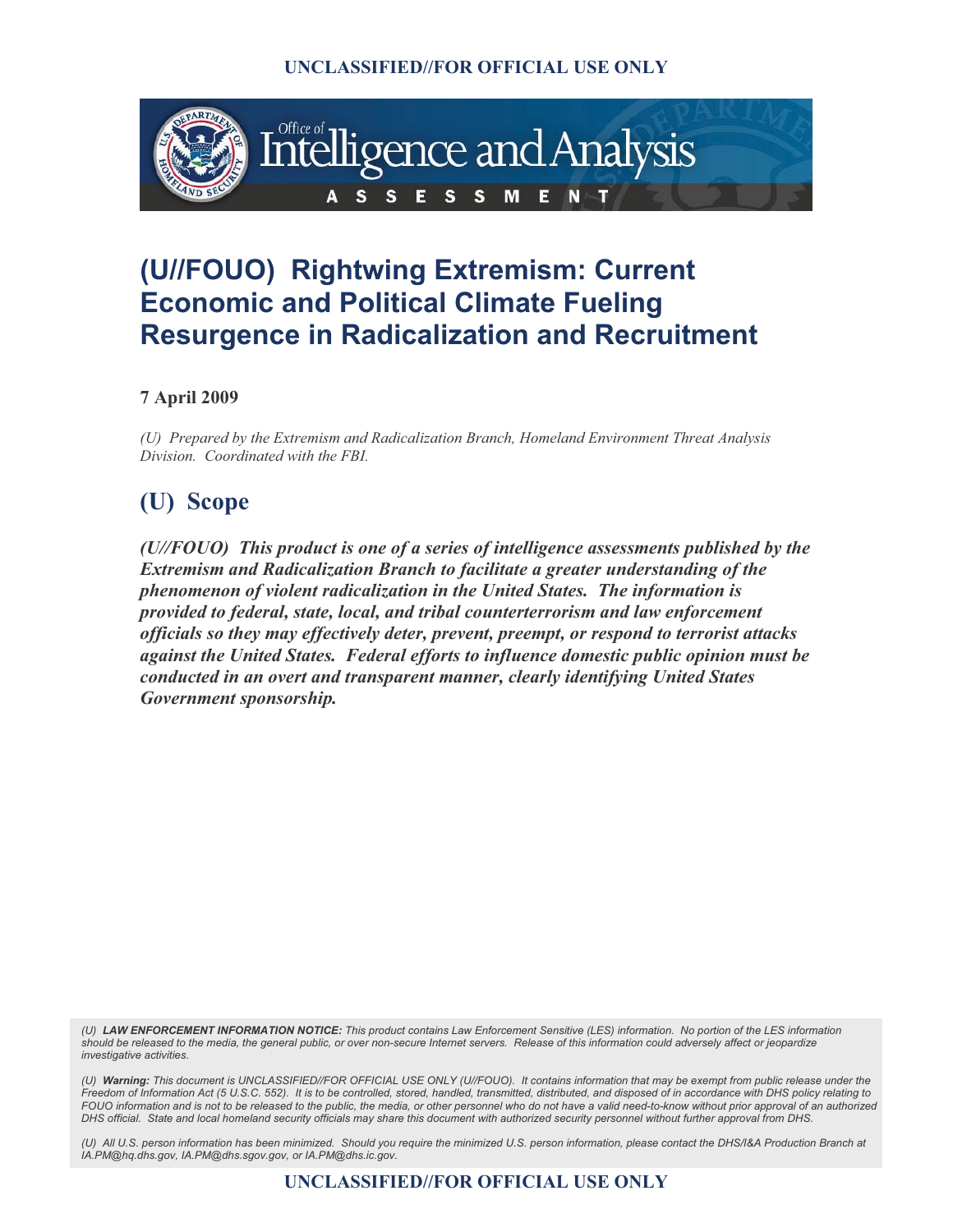## **(U) Key Findings**

*(U//LES) The DHS/Office of Intelligence and Analysis (I&A) has no specific*  information that domestic rightwing<sup>\*</sup> terrorists are currently planning acts of violence, *but rightwing extremists may be gaining new recruits by playing on their fears about several emergent issues. The economic downturn and the election of the first African American president present unique drivers for rightwing radicalization and recruitment.* 

- *(U//LES) Threats from white supremacist and violent antigovernment groups during 2009 have been largely rhetorical and have not indicated plans to carry out violent acts. Nevertheless, the consequences of a prolonged economic downturn—including real estate foreclosures, unemployment, and an inability to obtain credit—could create a fertile recruiting environment for rightwing extremists and even result in confrontations between such groups and government authorities similar to those in the past.*
- *(U//LES) Rightwing extremists have capitalized on the election of the first African American president, and are focusing their efforts to recruit new members, mobilize existing supporters, and broaden their scope and appeal through propaganda, but they have not yet turned to attack planning.*

*(U//FOUO) The current economic and political climate has some similarities to the 1990s when rightwing extremism experienced a resurgence fueled largely by an economic recession, criticism about the outsourcing of jobs, and the perceived threat to U.S. power and sovereignty by other foreign powers.* 

- *(U//FOUO) During the 1990s, these issues contributed to the growth in the number of domestic rightwing terrorist and extremist groups and an increase in violent acts targeting government facilities, law enforcement officers, banks, and infrastructure sectors.*
- *(U//FOUO) Growth of these groups subsided in reaction to increased government scrutiny as a result of the 1995 Oklahoma City bombing and disrupted plots, improvements in the economy, and the continued U.S. standing as the preeminent world power.*

*(U//FOUO) The possible passage of new restrictions on firearms and the return of military veterans facing significant challenges reintegrating into their communities could lead to the potential emergence of terrorist groups or lone wolf extremists capable of carrying out violent attacks.* 

<sup>\*</sup> (U) Rightwing extremism in the United States can be broadly divided into those groups, movements, and adherents that are primarily hate-oriented (based on hatred of particular religious, racial or ethnic groups), and those that are mainly antigovernment, rejecting federal authority in favor of state or local authority, or rejecting government authority entirely. It may include groups and individuals that are dedicated to a single issue, such as opposition to abortion or immigration.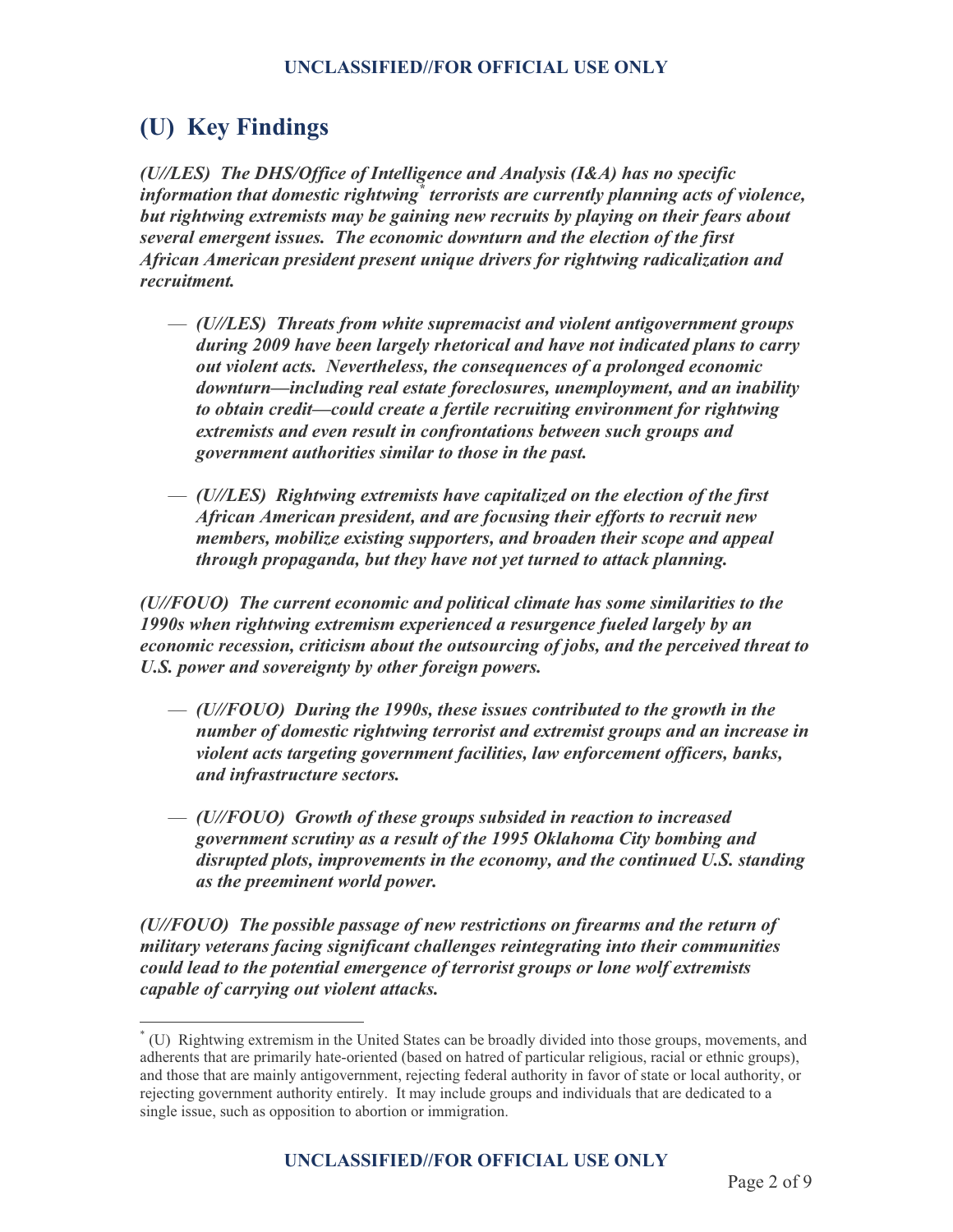- *(U//FOUO) Proposed imposition of firearms restrictions and weapons bans likely would attract new members into the ranks of rightwing extremist groups, as well as potentially spur some of them to begin planning and training for violence against the government. The high volume of purchases and stockpiling of weapons and ammunition by rightwing extremists in anticipation of restrictions and bans in some parts of the country continue to be a primary concern to law enforcement.*
- *(U//FOUO) Returning veterans possess combat skills and experience that are attractive to rightwing extremists. DHS/I&A is concerned that rightwing extremists will attempt to recruit and radicalize returning veterans in order to boost their violent capabilities.*

## **(U) Current Economic and Political Climate**

(U//FOUO) DHS/I&A assesses that a number of economic and political factors are driving a resurgence in rightwing extremist recruitment and radicalization activity. Despite similarities to the climate of the 1990s, the threat posed by lone wolves and small terrorist cells is more pronounced than in past years. In addition, the historical election of an African American president and the prospect of policy changes are proving to be a driving force for rightwing extremist recruitment and radicalization.

— (U) A recent example of the potential violence associated with a rise in rightwing extremism may be found in the shooting deaths of three police officers in Pittsburgh, Pennsylvania, on 4 April 2009. The alleged gunman's reaction reportedly was influenced by his racist ideology and belief in antigovernment conspiracy theories related to gun confiscations, citizen detention camps, and a Jewish-controlled "one world government."

## **(U) Exploiting Economic Downturn**

(U//FOUO) Rightwing extremist chatter on the Internet continues to focus on the economy, the perceived loss of U.S. jobs in the manufacturing and construction sectors, and home foreclosures. Anti-Semitic extremists attribute these losses to a deliberate conspiracy conducted by a cabal of Jewish "financial elites." These "accusatory" tactics are employed to draw new recruits into rightwing extremist groups and further radicalize those already subscribing to extremist beliefs. DHS/I&A assesses this trend is likely to accelerate if the economy is perceived to worsen.

## **(U) Historical Presidential Election**

(U//LES) Rightwing extremists are harnessing this historical election as a recruitment tool. Many rightwing extremists are antagonistic toward the new presidential administration and its perceived stance on a range of issues, including immigration and citizenship, the expansion of social programs to minorities, and restrictions on firearms

#### **UNCLASSIFIED//FOR OFFICIAL USE ONLY**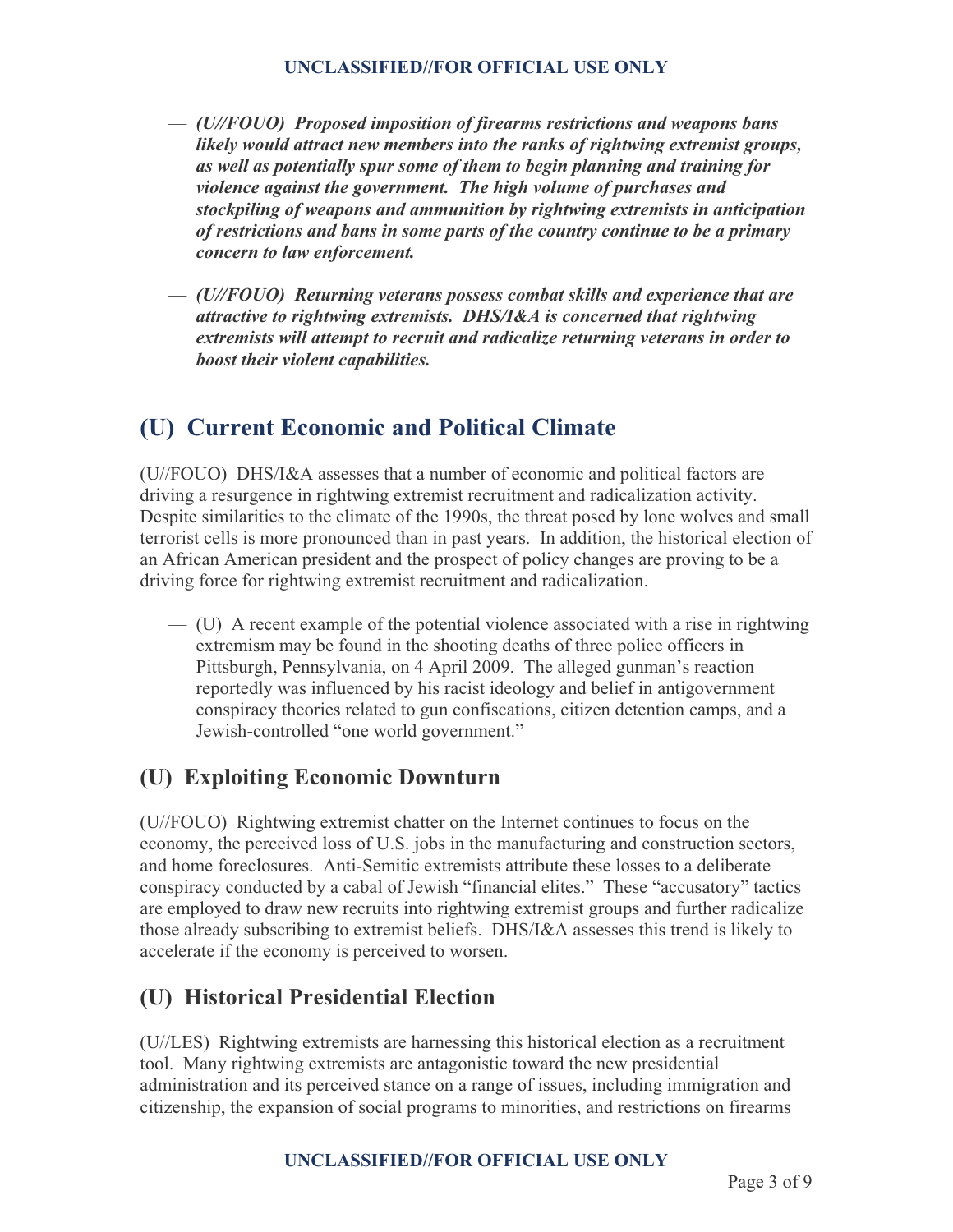ownership and use. Rightwing extremists are increasingly galvanized by these concerns and leverage them as drivers for recruitment. From the 2008 election timeframe to the present, rightwing extremists have capitalized on related racial and political prejudices in expanded propaganda campaigns, thereby reaching out to a wider audience of potential sympathizers.

— (U//LES) Most statements by rightwing extremists have been rhetorical, expressing concerns about the election of the first African American president, but stopping short of calls for violent action. In two instances in the run-up to the election, extremists appeared to be in the early planning stages of some threatening activity targeting the Democratic nominee, but law enforcement interceded.

## **(U) Revisiting the 1990s**

(U//FOUO) Paralleling the current national climate, rightwing extremists during the 1990s exploited a variety of social issues and political themes to increase group visibility and recruit new members. Prominent among these themes were the militia movement's opposition to gun control efforts, criticism of free trade agreements (particularly those with Mexico), and highlighting perceived government infringement on civil liberties as well as white supremacists' longstanding exploitation of social issues such as abortion, inter-racial crimes, and same-sex marriage. During the 1990s, these issues contributed to the growth in the number of domestic rightwing terrorist and extremist groups and an increase in violent acts targeting government facilities, law enforcement officers, banks, and infrastructure sectors.

## **(U) Economic Hardship and Extremism**

(U//FOUO) Historically, domestic rightwing extremists have feared, predicted, and anticipated a cataclysmic economic collapse in the United States. Prominent antigovernment conspiracy theorists have incorporated aspects of an impending economic collapse to intensify fear and paranoia among like-minded individuals and to attract recruits during times of economic uncertainty. Conspiracy theories involving declarations of martial law, impending civil strife or racial conflict, suspension of the U.S. Constitution, and the creation of citizen detention camps often incorporate aspects of a failed economy. Antigovernment conspiracy theories and "end times" prophecies could motivate extremist individuals and groups to stockpile food, ammunition, and weapons. These teachings also have been linked with the radicalization of domestic extremist individuals and groups in the past, such as violent Christian Identity organizations and extremist members of the militia movement.

#### **(U//FOUO) Perceptions on Poverty and Radicalization**

(U//FOUO) Scholars and experts disagree over poverty's role in motivating violent radicalization or terrorist activity. High unemployment, however, has the potential to lead to alienation, thus increasing an individual's susceptibility to extremist ideas. According to a 2007 study from the German Institute for Economic Research, there appears to be a strong association between a parent's unemployment status and the formation of rightwing extremist beliefs in their children—specifically xenophobia and antidemocratic ideals.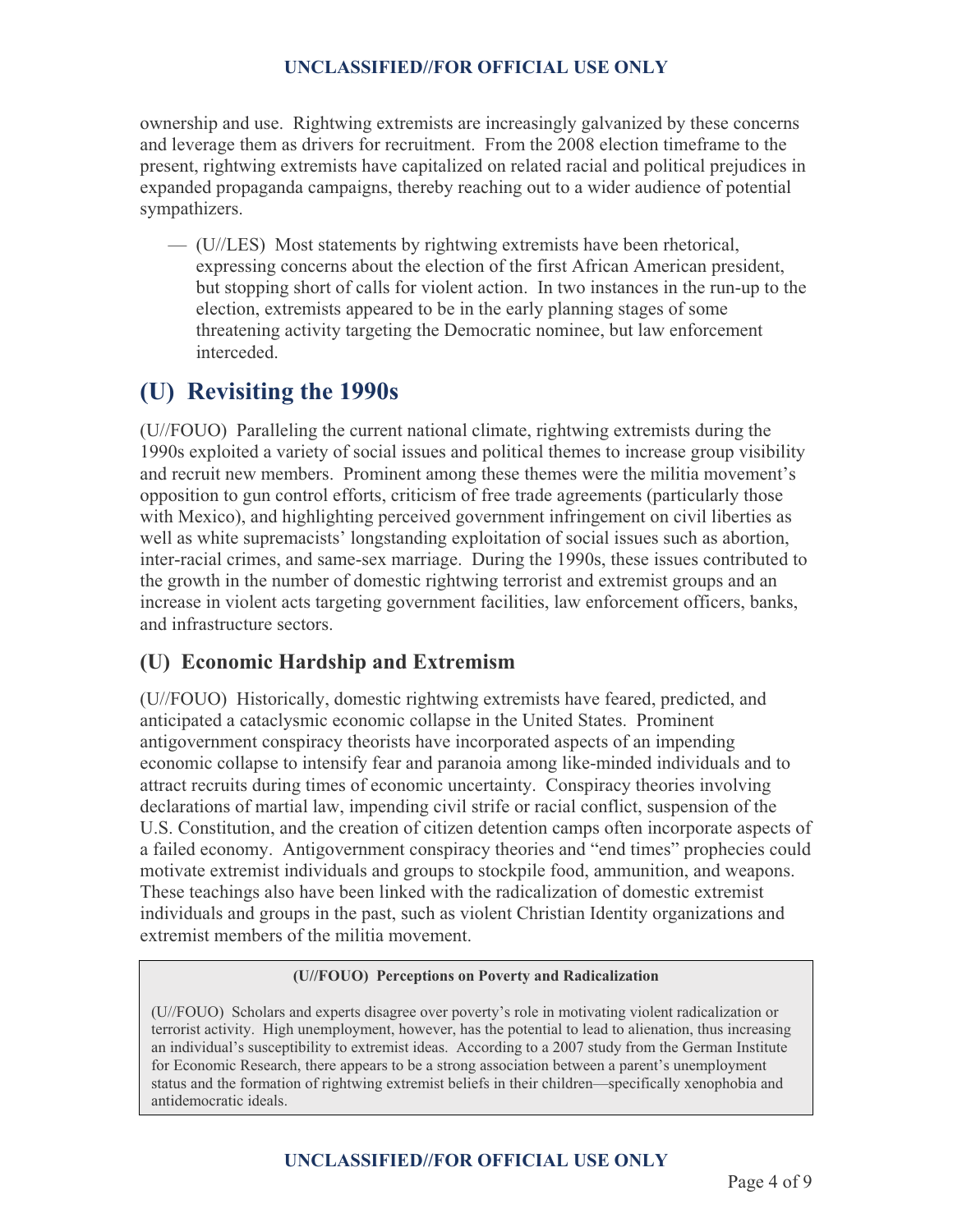## **(U) Illegal Immigration**

(U//FOUO) Rightwing extremists were concerned during the 1990s with the perception that illegal immigrants were taking away American jobs through their willingness to work at significantly lower wages. They also opposed free trade agreements, arguing that these arrangements resulted in Americans losing jobs to countries such as Mexico.

(U//FOUO) Over the past five years, various rightwing extremists, including militias and white supremacists, have adopted the immigration issue as a call to action, rallying point, and recruiting tool. Debates over appropriate immigration levels and enforcement policy generally fall within the realm of protected political speech under the First Amendment, but in some cases, anti-immigration or strident pro-enforcement fervor has been directed against specific groups and has the potential to turn violent.

(U//FOUO) DHS/I&A assesses that rightwing extremist groups' frustration over a perceived lack of government action on illegal immigration has the potential to incite individuals or small groups toward violence. If such violence were to occur, it likely would be isolated, small-scale, and directed at specific immigration-related targets.

- (U//FOUO) DHS/I&A notes that prominent civil rights organizations have observed an increase in anti-Hispanic crimes over the past five years.
- (U) In April 2007, six militia members were arrested for various weapons and explosives violations. Open source reporting alleged that those arrested had discussed and conducted surveillance for a machinegun attack on Hispanics.
- (U) A militia member in Wyoming was arrested in February 2007 after communicating his plans to travel to the Mexican border to kill immigrants crossing into the United States.

## **(U) Legislative and Judicial Drivers**

(U//FOUO) Many rightwing extremist groups perceive recent gun control legislation as a threat to their right to bear arms and in response have increased weapons and ammunition stockpiling, as well as renewed participation in paramilitary training exercises. Such activity, combined with a heightened level of extremist paranoia, has the potential to facilitate criminal activity and violence.

— (U//FOUO) During the 1990s, rightwing extremist hostility toward government was fueled by the implementation of restrictive gun laws—such as the Brady Law that established a 5-day waiting period prior to purchasing a handgun and the 1994 Violent Crime Control and Law Enforcement Act that limited the sale of various types of assault rifles—and federal law enforcement's handling of the confrontations at Waco, Texas and Ruby Ridge, Idaho.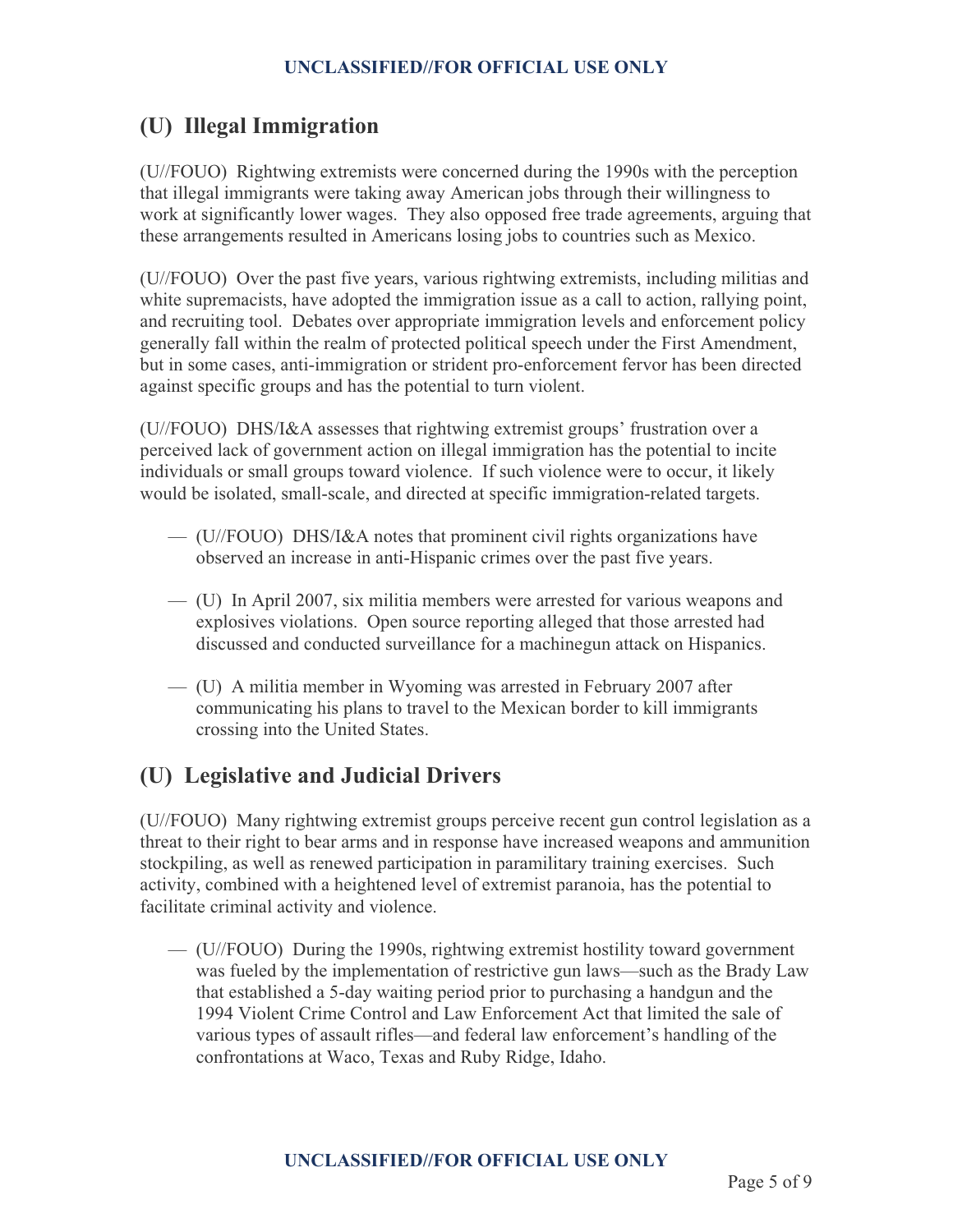— (U//FOUO) On the current front, legislation has been proposed this year requiring mandatory registration of all firearms in the United States. Similar legislation was introduced in 2008 in several states proposing mandatory tagging and registration of ammunition. It is unclear if either bill will be passed into law; nonetheless, a correlation may exist between the potential passage of gun control legislation and increased hoarding of ammunition, weapons stockpiling, and paramilitary training activities among rightwing extremists.

(U//FOUO) Open source reporting of wartime ammunition shortages has likely spurred rightwing extremists—as well as law-abiding Americans—to make bulk purchases of ammunition. These shortages have increased the cost of ammunition, further exacerbating rightwing extremist paranoia and leading to further stockpiling activity. Both rightwing extremists and law-abiding citizens share a belief that rising crime rates attributed to a slumping economy make the purchase of legitimate firearms a wise move at this time.

(U//FOUO) Weapons rights and gun-control legislation are likely to be hotly contested subjects of political debate in light of the 2008 Supreme Court's decision in *District of Columbia v. Heller* in which the Court reaffirmed an individual's right to keep and bear arms under the Second Amendment to the U.S. Constitution, but left open to debate the precise contours of that right. Because debates over constitutional rights are intense, and parties on all sides have deeply held, sincere, but vastly divergent beliefs, violent extremists may attempt to co-opt the debate and use the controversy as a radicalization tool.

## **(U) Perceived Threat from Rise of Other Countries**

(U//FOUO) Rightwing extremist paranoia of foreign regimes could escalate or be magnified in the event of an economic crisis or military confrontation, harkening back to the "New World Order" conspiracy theories of the 1990s. The dissolution of Communist countries in Eastern Europe and the end of the Soviet Union in the 1990s led some rightwing extremists to believe that a "New World Order" would bring about a world government that would usurp the sovereignty of the United States and its Constitution, thus infringing upon their liberty. The dynamics in 2009 are somewhat similar, as other countries, including China, India, and Russia, as well as some smaller, oil-producing states, are experiencing a rise in economic power and influence.

- (U//FOUO) Fear of Communist regimes and related conspiracy theories characterizing the U.S. Government's role as either complicit in a foreign invasion or acquiescing as part of a "One World Government" plan inspired extremist members of the militia movement to target government and military facilities in past years.
- (U//FOUO) Law enforcement in 1996 arrested three rightwing militia members in Battle Creek, Michigan with pipe bombs, automatic weapons, and military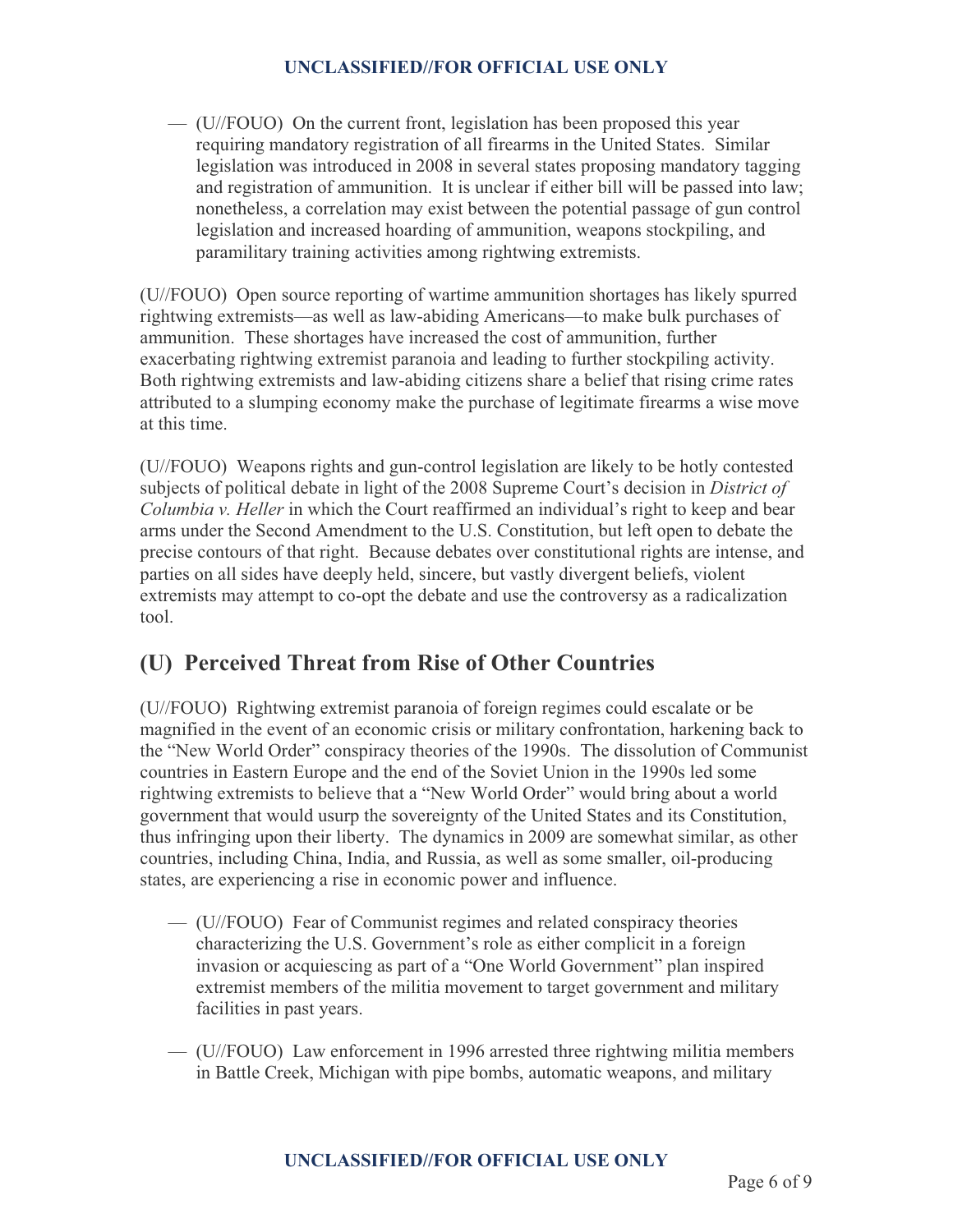ordnance that they planned to use in attacks on nearby military and federal facilities and infrastructure targets.

— (U//FOUO) Rightwing extremist views bemoan the decline of U.S. stature and have recently focused on themes such as the loss of U.S. manufacturing capability to China and India, Russia's control of energy resources and use of these to pressure other countries, and China's investment in U.S. real estate and corporations as a part of subversion strategy.

## **(U) Disgruntled Military Veterans**

(U//FOUO) DHS/I&A assesses that rightwing extremists will attempt to recruit and radicalize returning veterans in order to exploit their skills and knowledge derived from military training and combat. These skills and knowledge have the potential to boost the capabilities of extremists—including lone wolves or small terrorist cells—to carry out violence. The willingness of a small percentage of military personnel to join extremist groups during the 1990s because they were disgruntled, disillusioned, or suffering from the psychological effects of war is being replicated today.

- (U) After Operation Desert Shield/Storm in 1990-1991, some returning military veterans—including Timothy McVeigh—joined or associated with rightwing extremist groups.
- (U) A prominent civil rights organization reported in 2006 that "large numbers of potentially violent neo-Nazis, skinheads, and other white supremacists are now learning the art of warfare in the [U.S.] armed forces."
- (U//LES) The FBI noted in a 2008 report on the white supremacist movement that some returning military veterans from the wars in Iraq and Afghanistan have joined extremist groups.

#### **(U//FOUO) Lone Wolves and Small Terrorist Cells**

(U//FOUO) DHS/I&A assesses that lone wolves and small terrorist cells embracing violent rightwing extremist ideology are the most dangerous domestic terrorism threat in the United States. Information from law enforcement and nongovernmental organizations indicates lone wolves and small terrorist cells have shown intent—and, in some cases, the capability—to commit violent acts.

- (U//LES) DHS/I&A has concluded that white supremacist lone wolves pose the most significant domestic terrorist threat because of their low profile and autonomy—separate from any formalized group—which hampers warning efforts.
- (U//FOUO) Similarly, recent state and municipal law enforcement reporting has warned of the dangers of rightwing extremists embracing the tactics of "leaderless resistance" and of lone wolves carrying out acts of violence.
- (U//FOUO) Arrests in the past several years of radical militia members in Alabama, Arkansas, and Pennsylvania on firearms, explosives, and other related violations indicates the emergence of small, well-armed extremist groups in some rural areas.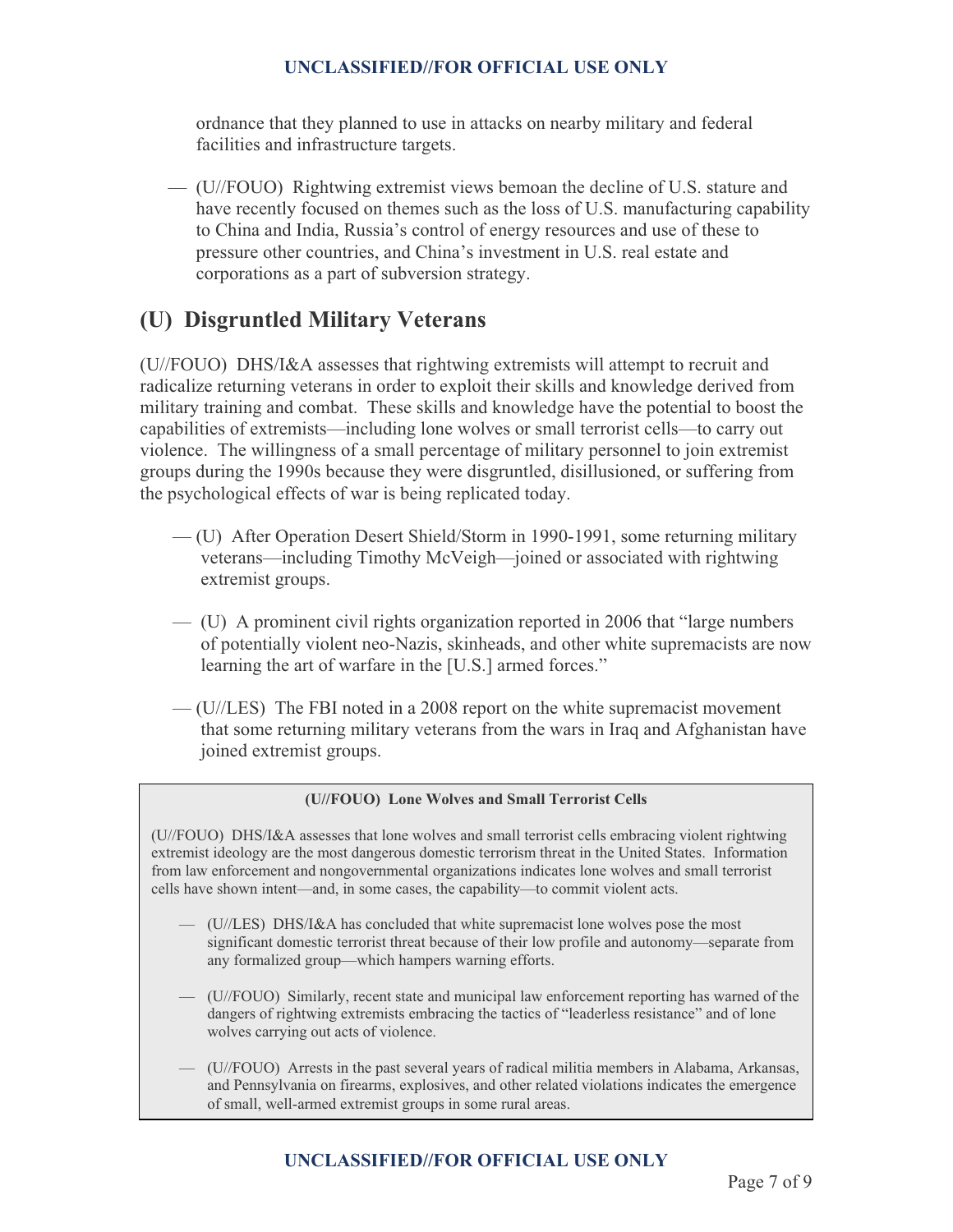## **(U) Outlook**

(U//FOUO) DHS/I&A assesses that the combination of environmental factors that echo the 1990s, including heightened interest in legislation for tighter firearms restrictions and returning military veterans, as well as several new trends, including an uncertain economy and a perceived rising influence of other countries, may be invigorating rightwing extremist activity, specifically the white supremacist and militia movements. To the extent that these factors persist, rightwing extremism is likely to grow in strength.

(U//FOUO) Unlike the earlier period, the advent of the Internet and other informationage technologies since the 1990s has given domestic extremists greater access to information related to bomb-making, weapons training, and tactics, as well as targeting of individuals, organizations, and facilities, potentially making extremist individuals and groups more dangerous and the consequences of their violence more severe. New technologies also permit domestic extremists to send and receive encrypted communications and to network with other extremists throughout the country and abroad, making it much more difficult for law enforcement to deter, prevent, or preempt a violent extremist attack.

(U//FOUO) A number of law enforcement actions and external factors were effective in limiting the militia movement during the 1990s and could be utilized in today's climate.

- (U//FOUO) Following the 1995 bombing of the Alfred P. Murrah federal building in Oklahoma City, the militia movement declined in total membership and in the number of organized groups because many members distanced themselves from the movement as a result of the intense scrutiny militias received after the bombing.
- (U//FOUO) Militia membership continued to decline after the turn of the millennium as a result of law enforcement disruptions of multiple terrorist plots linked to violent rightwing extremists, new legislation banning paramilitary training, and militia frustration that the "revolution" never materialized.
- (U//FOUO) Although the U.S. economy experienced a significant recovery and many perceived a concomitant rise in U.S. standing in the world, white supremacist groups continued to experience slight growth.

 (U//FOUO) DHS/I&A will be working with its state and local partners over the next several months to ascertain with greater regional specificity the rise in rightwing extremist activity in the United States, with a particular emphasis on the political, economic, and social factors that drive rightwing extremist radicalization.